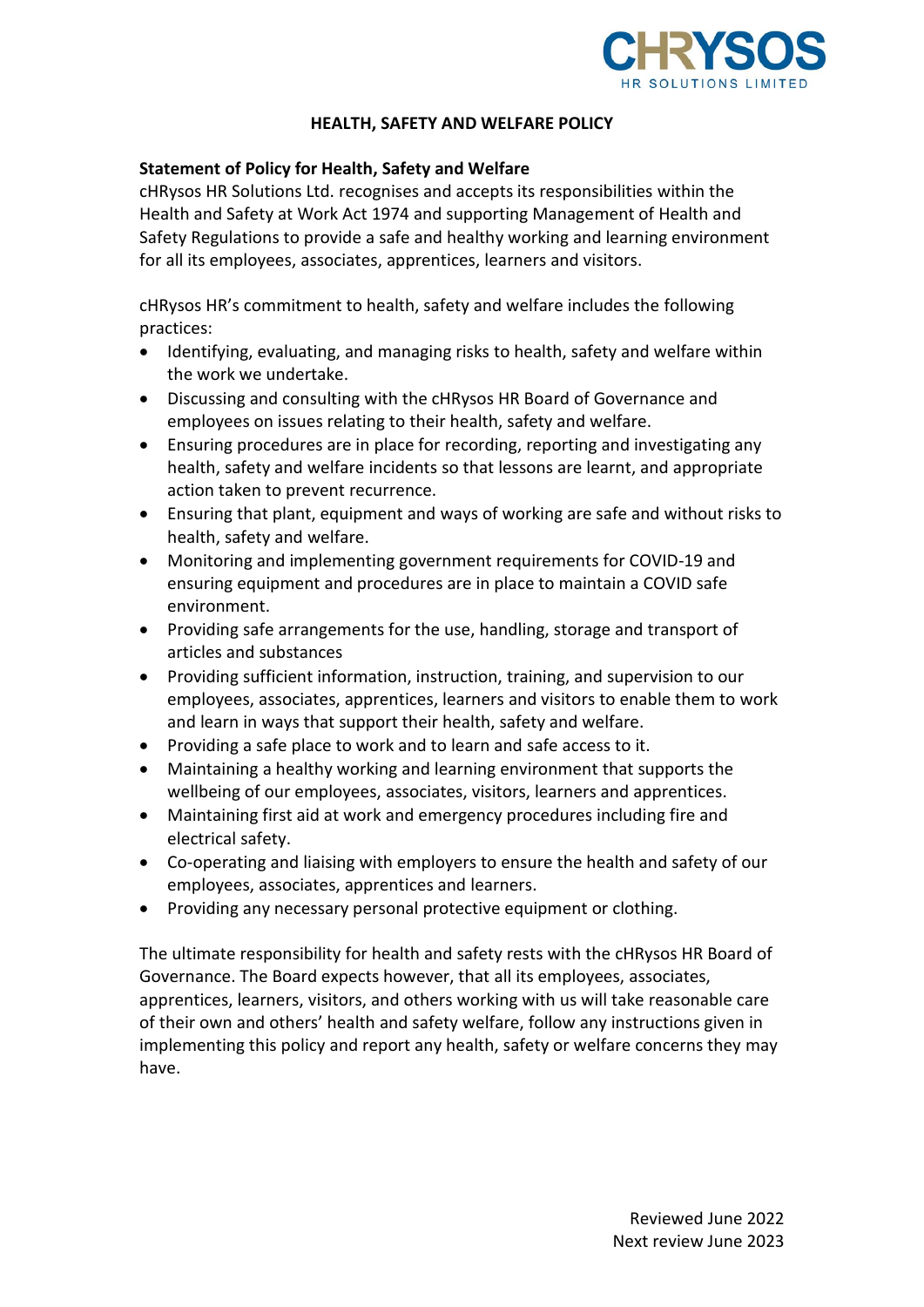### **Scope of Policy for Health, Safety and Welfare**

This policy applies to all employees, associates, apprentices, learners and visitors to cHRysos HR's premises at Armstrong House, Finningley, Doncaster.

Armstrong House is a managed building owned by GC Capital. cHRysos HR's employees, associates, apprentices, learners and visitors are therefore also expected to follow any health and safety instructions and procedures put in place by GC Capital for Armstrong House.

Employers of apprentices studying an apprenticeship programme with cHRysos HR are obligated to have their own policy and procedures in place under the requirements of the Health and Safety at Work Act 1974 and supporting regulations. Whilst these policies and procedures do not fall under the scope of this policy, cHRysos HR will have processes in place to ensure the health, safety and welfare of apprentices in their workplace.

### **Safeguarding, Prevent and Online Safety**

cHRysos HR recognises that its responsibilities for the health, safety and welfare of employees, associates, apprentices, learners and visitors include ensuring that Safeguarding, Prevent, use of IT and online safety policies and procedures are in place.

The following separate policies and procedures should also be referred to where there are health and safety concerns of this nature: Safeguarding and Prevent Policy Equality and Diversity Policy Online Learning Policy Use of IT Policy

#### **Other Related Policies**

Data Protection Policy Employee Code of Conduct and Ethics Disciplinary Policy and Procedures Employee Development Policy Personal and Professional Safety Policy Whistleblowing Policy

#### **Mental Health and General Wellbeing**

The mental health and general wellbeing of our employees, associates, apprentices and learners is a key aspect of our commitment to health, safety and welfare. cHRysos HR has team members trained in Mental Health First Aid and confidential support can be provided if required.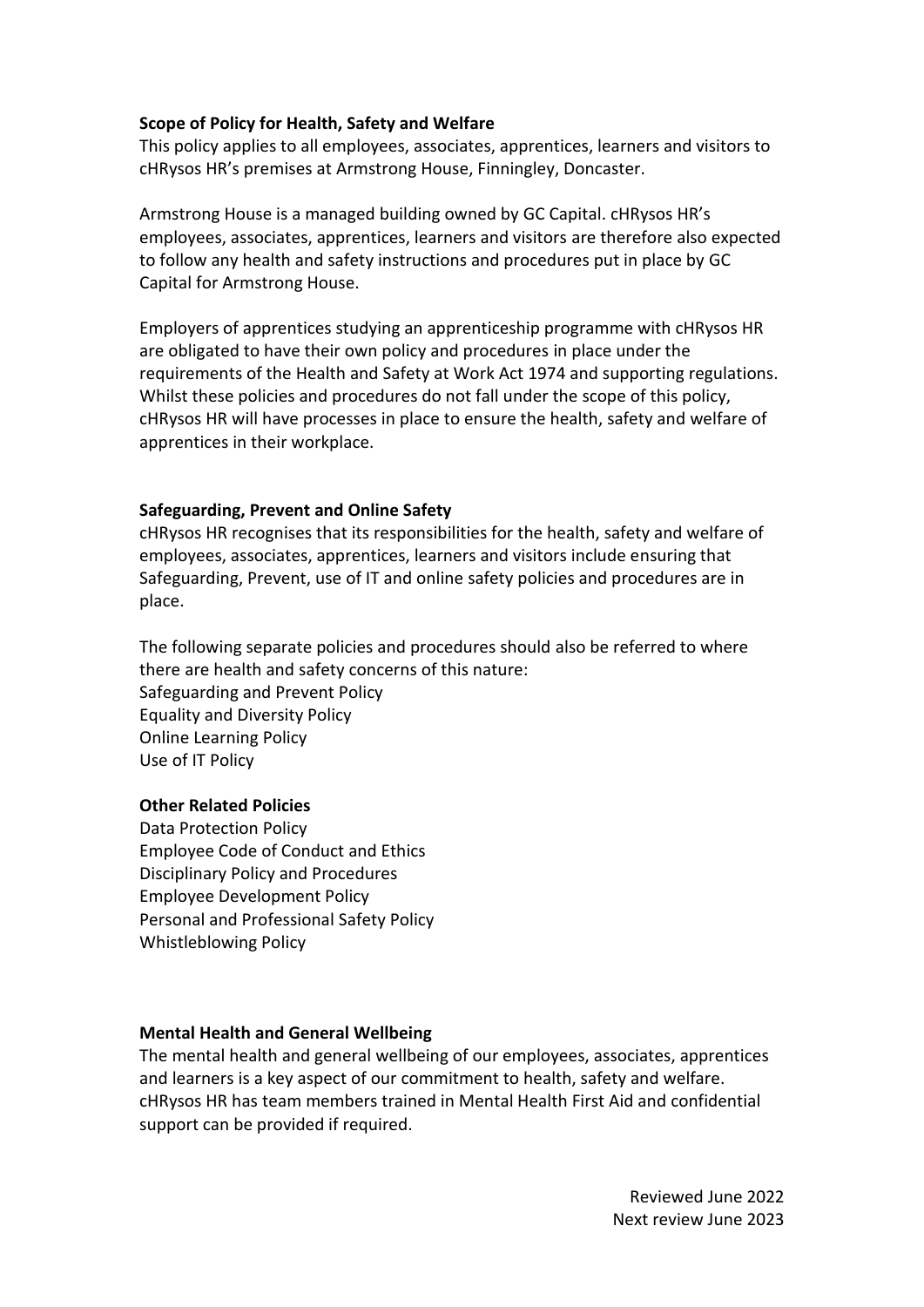| <b>Scope</b>                                | <b>Roles and responsibilities</b>                                       |  |  |
|---------------------------------------------|-------------------------------------------------------------------------|--|--|
| <b>Board of Governance</b>                  | Leadership responsibility for health, safety and welfare                |  |  |
|                                             | strategy.                                                               |  |  |
|                                             | Monitor organisational performance for health, safety                   |  |  |
|                                             | and welfare and holding the Managing Director to                        |  |  |
|                                             | account through key performance indicators.                             |  |  |
| <b>Managing Director</b>                    | Leadership responsibility in line with Board of                         |  |  |
|                                             | Governance requirements.                                                |  |  |
|                                             | Ensure appropriate health and safety policy and practice                |  |  |
|                                             | is in place and implemented and promoted.                               |  |  |
|                                             | Identify, evaluate and monitor risks to health, safety and              |  |  |
|                                             | welfare.                                                                |  |  |
|                                             | Provide feedback to the Board of Governance on                          |  |  |
|                                             | organisational performance for health, safety and welfare               |  |  |
|                                             | and any incidents occurring.                                            |  |  |
|                                             | Provide mental health first aid support as required.                    |  |  |
| Safeguarding and<br><b>Prevent Lead and</b> | Provide safeguarding and Prevent training and support to                |  |  |
|                                             | employees, associates, apprentices and learners as                      |  |  |
| <b>Deputies</b>                             | required.<br>Provide support with the reporting and actions relating to |  |  |
|                                             | any health, safety and welfare issues.                                  |  |  |
|                                             | Provide mental health first aid support as required.                    |  |  |
| <b>Employees</b>                            | Responsible for following procedures set out in this policy             |  |  |
|                                             | and following instructions given by the Managing Director               |  |  |
|                                             | and employers when visiting apprentices/ learners at                    |  |  |
|                                             | their workplace.                                                        |  |  |
|                                             | Attend health, safety and welfare training as required.                 |  |  |
|                                             | Promote and maintain their own health, safety and                       |  |  |
|                                             | welfare, and that of colleagues, apprentices, learners and              |  |  |
|                                             | visitors.                                                               |  |  |
|                                             | Report any concerns about health, safety and welfare.                   |  |  |
| <b>Apprentices and</b>                      | Personal responsibility for ensuring their own and others'              |  |  |
| learners                                    | health, safety and welfare.                                             |  |  |
|                                             | Attend training in health, safety and welfare as required               |  |  |
|                                             | by cHRysos HR or their employer.                                        |  |  |
|                                             | Read or listen to and follow any health and safety                      |  |  |
|                                             | instructions or advice given, when attending any premises               |  |  |
|                                             | used by cHRysos HR and in their own workplace.                          |  |  |
|                                             | Think about their own actions and behaviours and what is                |  |  |
|                                             | needed to learn and work safely.                                        |  |  |
|                                             | Ask a member of the cHRysos HR staff or an appropriate                  |  |  |
|                                             | individual in the workplace if they are unsure how to                   |  |  |
|                                             | carry out any task safely.                                              |  |  |
|                                             | Use any personal protective equipment provided either                   |  |  |
|                                             | by cHRysos HR or their employer.                                        |  |  |

**Roles and Responsibilities for Health, Safety and Welfare**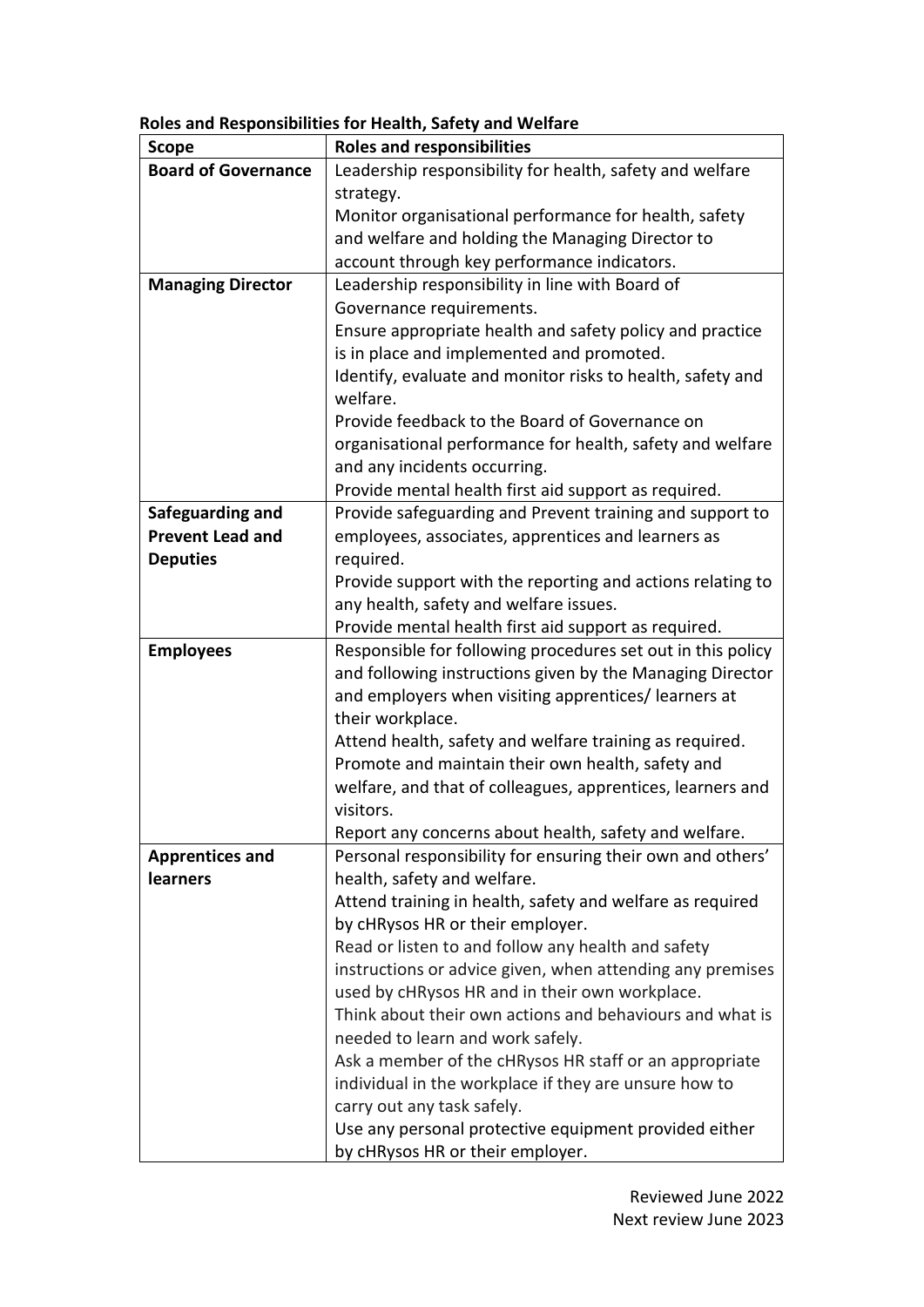|                 | Report any concerns about health, safety and welfare.      |  |
|-----------------|------------------------------------------------------------|--|
| <b>Visitors</b> | Personal responsibility for ensuring their own and others' |  |
|                 | health, safety and welfare.                                |  |
|                 | Read or listen to and follow any health and safety         |  |
|                 | instructions or advice given, when attending any premises  |  |
|                 | used by cHRysos HR; ask for clarification if required.     |  |
|                 | Use any personal protective equipment provided.            |  |

#### **Identification and Management of Risks** *General*

- The Managing Director will undertake relevant risk assessments, including those where there is an increased risk to an individual's personal health, safety or welfare, eg. apprentices under 18 who are attending training on cHRysos HR premises, pregnancy, food allergy and SEND. Any necessary actions will then be put in place to reduce or eliminate any risks identified.
- The risk assessment regime will include working from home/workstation assessment.
- Risk assessments will be reviewed annually or when circumstances change.
- The findings of this activity will be recorded on the risk assessment document at Appendix 1 and will include the identification of actions to be put in place to reduce or eliminate each hazard.
- Appendix 2 sets out arrangements/actions in place for the management of key health and safety risks.

## *Apprentices in the Workplace*

Whilst the apprentice's employer is responsible for conducting their own workplace risk assessments, before an apprentice begins their programme cHRysos HR will undertake due diligence activity to establish that suitable health and safety measures have been put in place by the employing organisation and promote cHRysos HR's policy and practices for health, safety and welfare.

## *Employer Due Diligence*

Due diligence checks to ensure appropriate workplace management of apprentice health, safety and welfare will include:

- For low-risk environments, such as an office, with everyday risks that will mostly be familiar to the apprentice, cHRysos HR will speak to the employer during the initial diagnostic stage to confirm health and safety policy and arrangements and ensure that the employer is aware of their responsibilities for the health and safety of the apprentice.
- For environments with less familiar risks, eg. light assembly or packing facilities, cHRysos HR will speak to the employer to find out what the apprentice will be doing, ensure that the employer is aware of their responsibilities for the health and safety of the apprentice and confirm the employer has arrangements for managing risks, including induction, training, supervision, site familiarisation, and any protective equipment that might be needed.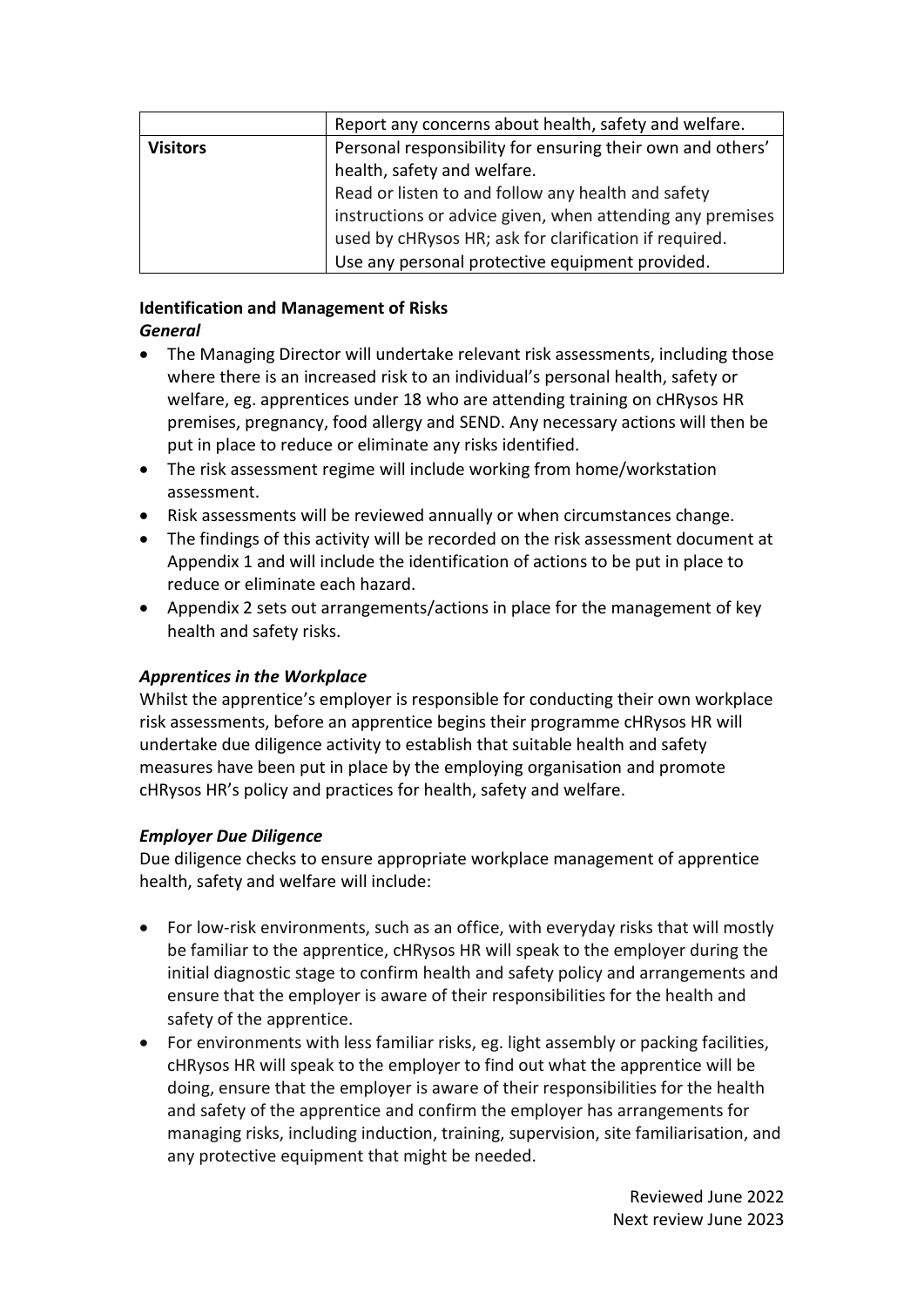- For higher risk environments such as construction, agriculture, or manufacturing, cHRysos HR will discuss with the employer what the apprentice will be doing, the risks involved and how these are managed, ensuring that the employer is aware of their responsibilities for the health and safety of the apprentice, and that instruction, training and supervisory arrangements have been properly implemented.
- Verification of signed apprenticeship contract.
- Verification of signed commitment statement.
- Verification of signed apprenticeship agreement.
- Verification of employee contract of employment.
- Verification that induction into the organisation and job role includes health and safety.

In all cases cHRysos HR will check that the apprentice knows how to raise any health and safety concerns, either to cHRysos HR or to their employer. This will be discussed at induction when the apprentice and employer will be provided with a copy of this policy.

Ongoing monitoring of health and safety will be undertaken by Skills Coaches at apprentice and employer review meetings through discussion with the apprentice and employer, and any concerns raised and addressed.

# **Promotion, Commitment and Training**

## *cHRysos HR employees*

- Promotion of and commitment to health, safety and welfare will begin at employee recruitment and selection through questioning at interview about personal responsibility for health, safety and welfare.
- New employees will complete health, safety and welfare training as part of their induction programme.
- All employees will be given access to and briefing on this policy.
- Ongoing commitment and training will be promoted through employee supervision sessions and Team Meetings, as well as consultation with employees on health, safety and welfare matters.
- Health, safety and welfare training for employees will also include First Aid at Work, Safeguarding and Prevent, Equality and Diversity, Mental Health.

## *Apprentices*

- Promotion of and commitment to health, safety and welfare by apprentices and employers will begin at enrolment stage through due diligence activity.
- Apprentices and employers will be given access to and briefing on this policy at enrolment.
- Health, safety and welfare training will be provided for apprentices at induction and will also include Safeguarding and Prevent, Mental Health and Equality and Diversity.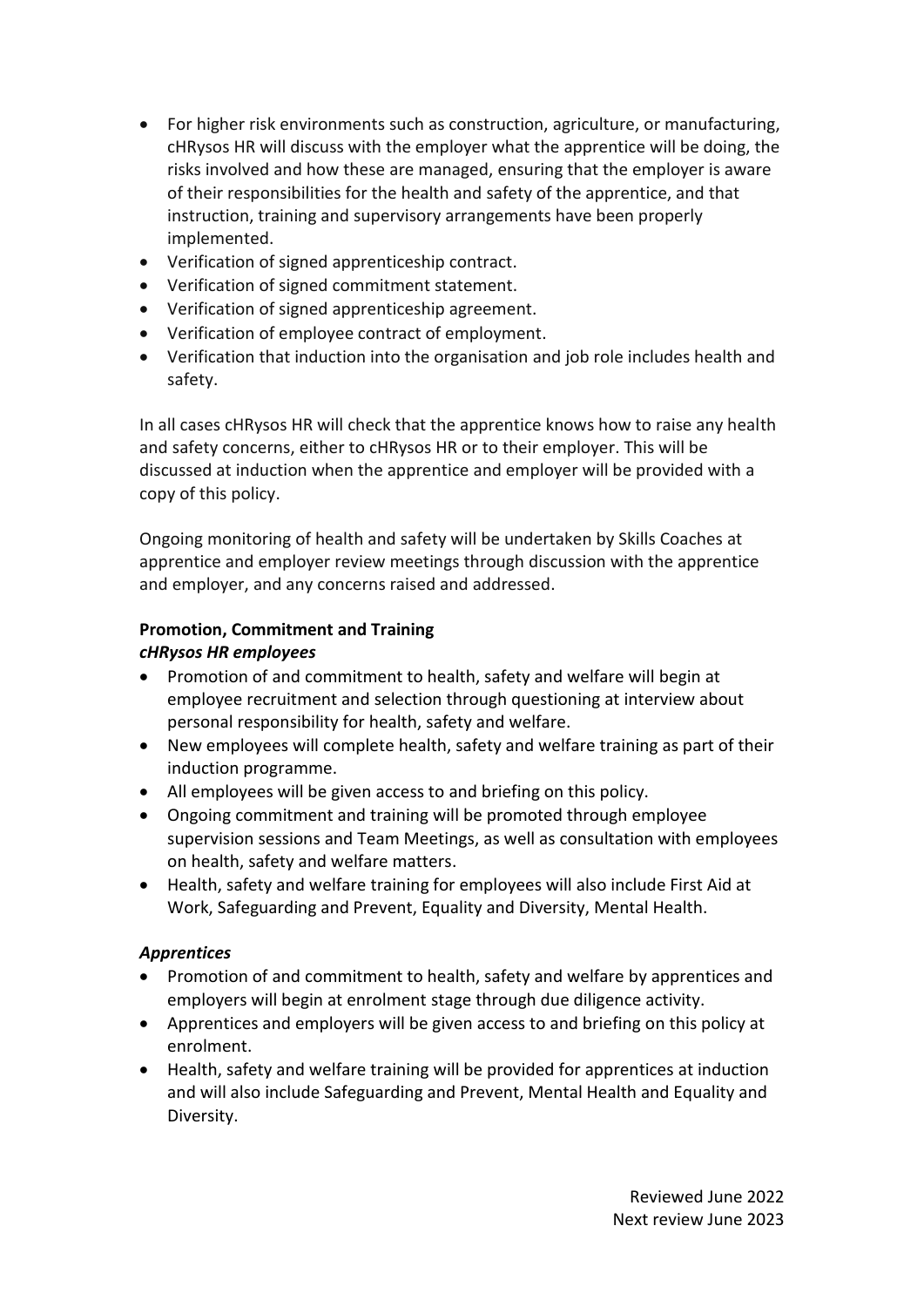- Whilst it the responsibility of the employer to provide apprentices with training in health and safety as part of their organisational induction process, this will be checked by cHRysos HR in discussion with the employer.
- Ongoing commitment, promotion and health and safety training will be provided by Skills Coaches and recorded on the apprenticeship review documentation/ APTEM learning management system.

## **Procedure for Accidents or Ill-health of Employees, Apprentices, Learners and Visitors**

- If any employee, associate, apprentice, learner or visitor has an accident or becomes unwell and in need of First Aid treatment/hospitalisation the first action must be to make the individual's health and safety priority by taking whatever action is necessary, e.g., administering First Aid, calling for an ambulance, taking action to minimise further risk.
- The next priority must be to notify the individual's Emergency Contact using details held on employee/learner/apprentice records. Emergency Contact details must be checked at least annually.
- In the case of learners and apprentices, the individual's employer must also be notified at the first possible opportunity.
- The cHRysos HR Accident/Incident Logbook kept in Room LN21, Armstrong House, First Avenue, Doncaster DN9 3GA must be completed in full.
- The accident/incident must be reported to the Managing Director as soon as possible, and within 24 hours of its occurrence.
- Where an event is reportable under the requirements of RIDDOR, this will be completed by the Managing Director in line with HSE guidelines.

## *Additional Procedures for Accidents or Ill-Health Involving an Apprentice*

- Whilst the employer has a responsibility to record and report incidents relating to the health and safety of their apprentices in the workplace, there is an expectation that cHRysos HR will be notified of any such incidents so that the health, safety and welfare of apprentices can be ensured.
- In a situation where an apprentice has an accident or becomes unwell at their place of work, cHRysos HR will fully support the apprentice and employer in their health, safety and welfare responsibilities. Communication will be maintained between the Skills Coach and apprentice/employer throughout the period of recovery, any required break in learning or reasonable adjustments facilitated and any information, advice and guidance provided.
- Skills Coaches are expected to monitor the health, safety and welfare of apprentices through apprenticeship review sessions and other communication and should report any concerns to the Safeguarding and Prevent Lead.
- Should an apprentice have an accident or ill health that does not occur in their workplace, the cHRysos HR team member who identifies this should notify the Managing Director or Safeguarding and Prevent Lead. With the apprentice's permission, the employer will be notified and impact on the apprenticeship and ability to be in the workplace discussed. The Skills Coach will maintain communication throughout the period of recovery, facilitate any necessary break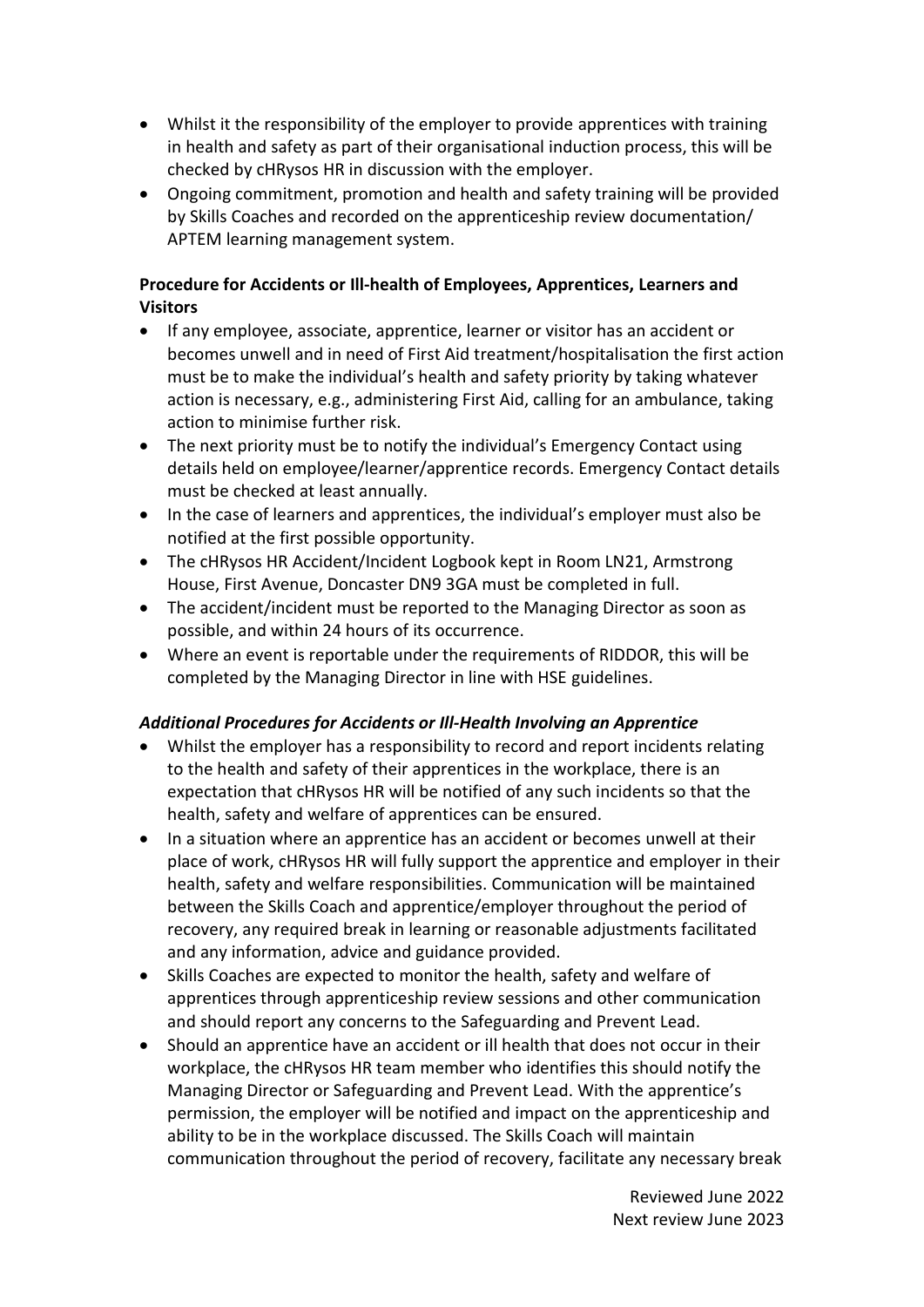in learning and reasonable adjustments, and provide advice and guidance as appropriate.

## **Visiting Learner /Apprentice Workplaces**

Employees of cHRysos HR visiting apprentices or learners in their workplace must ensure that:

- The environment in which they are working with the learner/apprentice is safe
- Any general and specific health and safety requirements and rules placed upon visitors to the workplace are identified and adhered to
- Any necessary protective clothing and equipment is worn/used
- Any concerns about health and safety within the apprentice's or learner's workplace are raised with the employer
- Any concerns about health and safety within the apprentice's or learner's workplace are raised with the Managing Director or Safeguarding and Prevent Lead.
- Any general and specific health and safety requirements and rules placed upon visitors to the workplace to ensure safety of premises, plant, equipment and practices are identified and adhered to
- Accidents/incidents are reported to the relevant person at the apprentice's or learner's workplace and appropriate Accident/Incident Reporting documentation is completed
- Accidents/Incidents are reported to the Managing Director of cHRysos HR.

### **Policy Review**

This policy will be reviewed annually by the Managing Director, or when changes to legislation or organisational circumstances occur.

| Author               | Julie Gordon     |  |
|----------------------|------------------|--|
| Position             | Founder-Director |  |
| Last reviewed        | June 2022        |  |
| Date for next review | June 2023        |  |
| Signature            | J. Gordon        |  |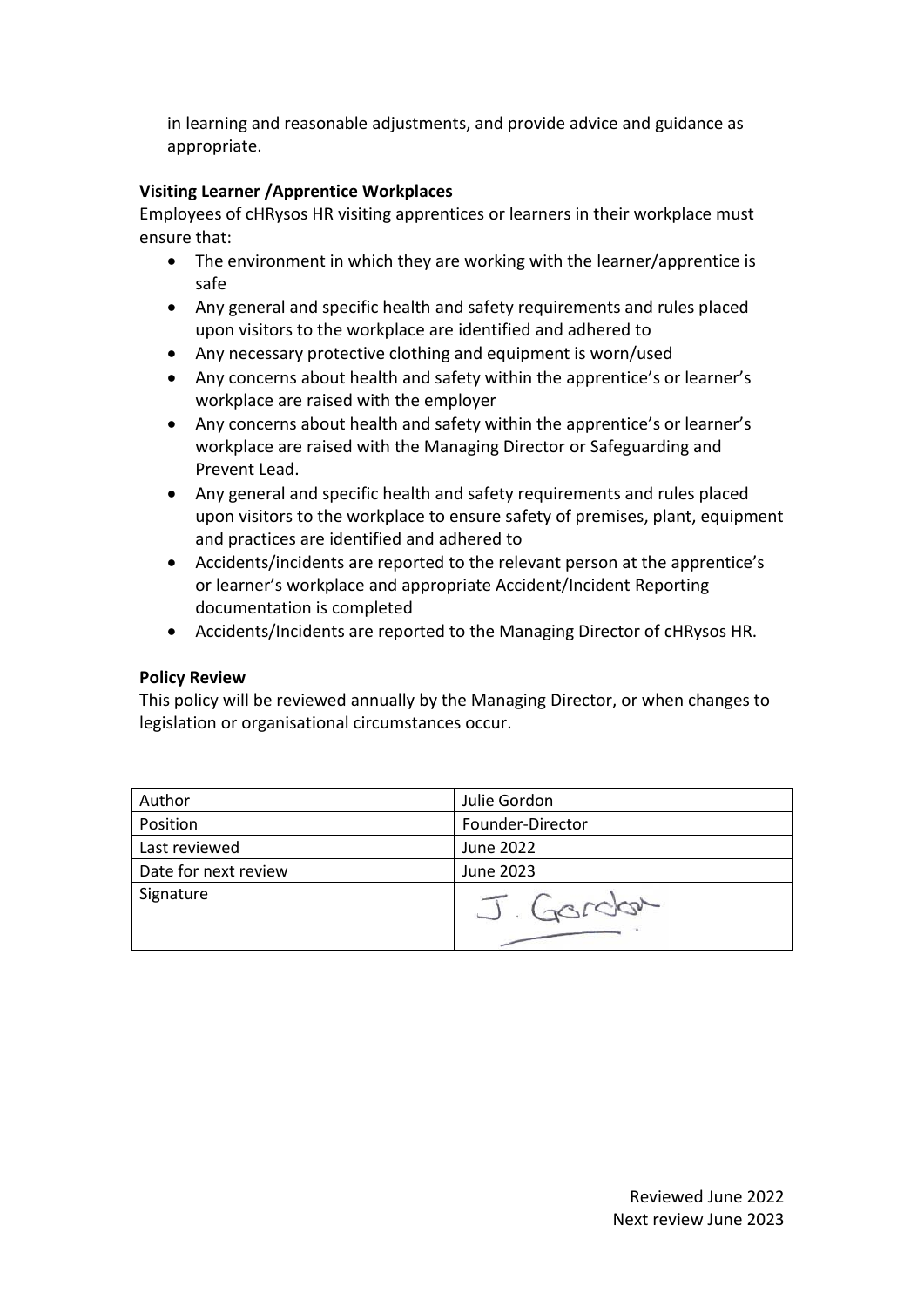

#### **APPENDIX 1**

#### **RISK ASSESSMENT**

#### **ASSESSOR: DATE:**

| What are the<br>hazards? | Who might be harmed<br>and how? | What are you already doing? | Do you need to do anything else to<br>control this risk? | Action by who? | <b>Action by</b><br>when? | <b>Date</b><br>Completed |
|--------------------------|---------------------------------|-----------------------------|----------------------------------------------------------|----------------|---------------------------|--------------------------|
|                          |                                 |                             |                                                          |                |                           |                          |
|                          |                                 |                             |                                                          |                |                           |                          |
|                          |                                 |                             |                                                          |                |                           |                          |
|                          |                                 |                             |                                                          |                |                           |                          |
|                          |                                 |                             |                                                          |                |                           |                          |
|                          |                                 |                             |                                                          |                |                           |                          |
|                          |                                 |                             |                                                          |                |                           |                          |
|                          |                                 |                             |                                                          |                |                           |                          |
|                          |                                 |                             |                                                          |                |                           |                          |
|                          |                                 |                             |                                                          |                |                           |                          |
|                          |                                 |                             |                                                          |                |                           |                          |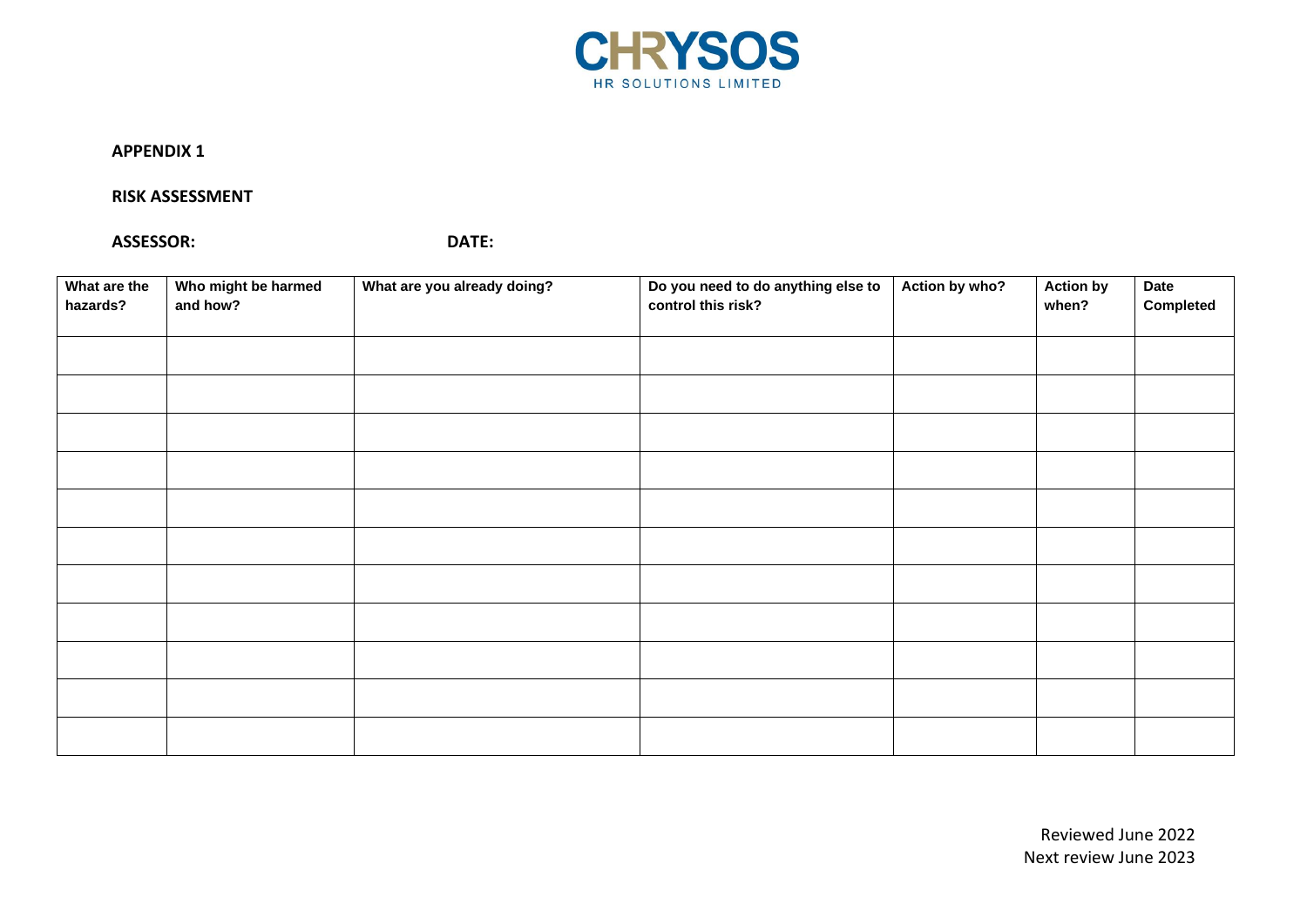## **APPENDIX B ARRANGEMENTS PUT IN PLACE FOR KEY RISKS**

| <b>KEY RISKS</b>                                    | <b>WHO MIGHT BE HARMED</b>                                                                                                                                              | <b>ACTIONS TAKEN/WILL BE</b><br><b>TAKEN</b>                                                                                                                                                                                                                                                                                                                                                                                                                                                    |
|-----------------------------------------------------|-------------------------------------------------------------------------------------------------------------------------------------------------------------------------|-------------------------------------------------------------------------------------------------------------------------------------------------------------------------------------------------------------------------------------------------------------------------------------------------------------------------------------------------------------------------------------------------------------------------------------------------------------------------------------------------|
| Slips and trips                                     | Employees, associates,<br>learners, apprentices and<br>visitors may be injured if<br>they trip over objects or slip-<br>on spillages.                                   | Good general<br>$\bullet$<br>housekeeping in offices,<br>classrooms and meeting<br>rooms<br>All areas well lit,<br>$\bullet$<br>including stairs<br>No trailing leads or<br>$\bullet$<br>cables<br>Employees, associates,<br>learners and apprentices<br>keep their work areas<br>clear, and deliveries are<br>stored immediately<br>Offices including<br>$\bullet$<br>classrooms cleaned<br>regularly                                                                                          |
| Manual handling of paper,<br>office equipment, etc. | Employees risk injuries or<br>back pain from handling<br>heavy / bulky objects, e.g.,<br>deliveries of paper.                                                           | Trolleys used to<br>$\bullet$<br>transport heavy items<br>High shelves are for light<br>objects only                                                                                                                                                                                                                                                                                                                                                                                            |
| Fire                                                | If trapped, employees,<br>associates, learners,<br>apprentices, visitors could<br>suffer fatal injuries from<br>smoke inhalation / burns.                               | Fire evacuation<br>$\bullet$<br>procedure in place and<br>regularly tested<br>Plug sockets switched off<br>$\bullet$<br>every evening<br>Plug sockets not<br>$\bullet$<br>overloaded<br>Paper and cartridges<br>$\bullet$<br>stored away from any<br>heat sources.<br>Waste bins emptied<br>weekly<br>Fire extinguishers in<br>place and maintained<br>annually<br>Paper and cartridges<br>stored away from any<br>heat sources.<br>Paper waste regularly<br>$\bullet$<br>emptied from shredder |
| Electrical                                          | Employees, associates,<br>learners, apprentices,<br>visitors could get shocks or<br>burns from using faulty<br>electrical equipment.<br>Electrical faults can also lead | Employees know that<br>$\bullet$<br>they must report to their<br>line manager any<br>defective plugs, damaged<br>cables or equipment<br>Defective equipment is<br>$\bullet$                                                                                                                                                                                                                                                                                                                     |